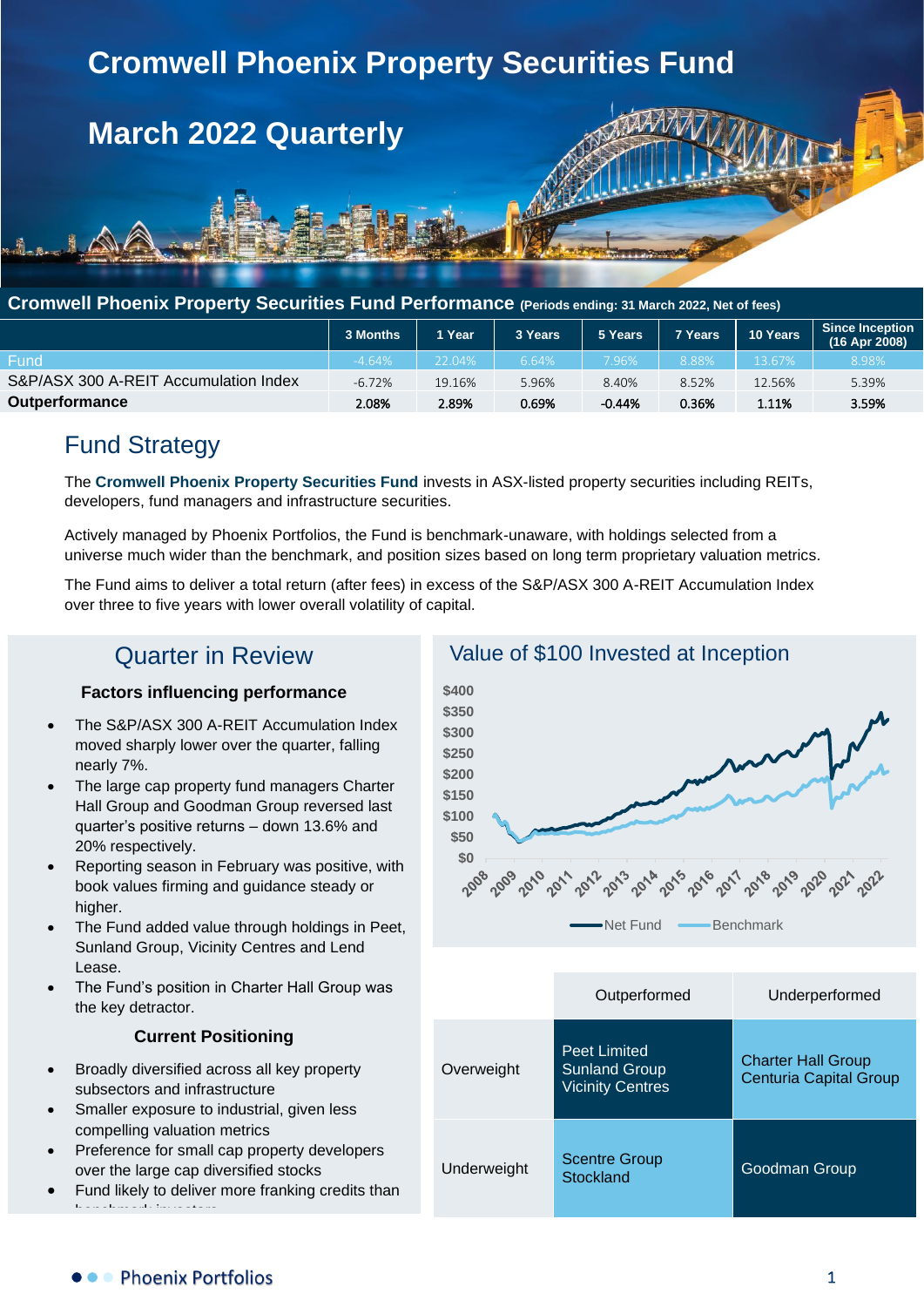## Market Commentary

The S&P/ASX 300 A-REIT Accumulation Index gave back much of its prior quarter's gains, falling 6.7% in the quarter ending 31 March 2022. The property index significantly underperformed the broader equity market, with the S&P/ASX 300 Accumulation Index up 2.1% in the quarter.

We have long warned that property is an interest rate sensitive sector and that has been particularly true in recent times. With a reopened, yet more unstable world, inflation pressures appear to be building. In response, interest rates have moved meaningfully higher. At the start of the quarter the Australian 10 Year Government Bond yield was 1.7%, however by the end of the quarter it moved to 2.8%. Whilst direct transaction and valuation markets have not reflected this sharp change, equity markets are somewhat more forward looking. Australian Government Bonds are considered to be a proxy for a risk-free asset. As such, many investors consider the return of risk assets relative to this yield figure. Many property investors consider the spread between capitalisation rates and this "risk-free" yield. Should capitalisation rates expand to match the move in government bond yields, valuations for properties will move backwards. All however is not lost, with many arguing that investors had not fully priced in prior bond yield compression, leading to historically wide spreads between capitalisation rates and bond yields. How much "cushion" was in those spreads will likely become apparent in the medium term.

Property fund managers are particularly sensitive to interest rates and were unsurprisingly amongst the worst performers during the quarter. The strong demand for access to investment property and ever compressing capitalisation rate has been supportive for fund managers in recent years. This dynamic has led to increased base fees, as assets under management grew rapidly. Furthermore, fund managers benefited from increased performance fees and an ability to earn large sums of money on property development activity. Reflecting the more uncertain future, Charter Hall Group (CHC) fell 19.8%, whilst Goodman Group (GMG) gave up 13.6%. Smaller fund managers also underperformed, with Centuria Capital Group (CNI) losing 17.7% and Elanor Investors Group (ENN) off 8.4%.

Truly reversing recent trends, shopping centre owners were outperformers for the month. Sales within shopping centres are obviously very much linked to inflation, so recent events have been far less impactful and, in some cases, may be beneficial for shopping centre owners. Vicinity Centres (VCX) led the way, rising by 13.1%, whilst offshore firm, Unibail-Rodamco-Westfield (URW) moved 8.9% higher. Scentre Group (SCG) lost 1.2% in the quarter, however still outperformed the broader property index.

Office property owners mostly moved lower in an absolute sense but were outperformers over the period. Office rental metrics appear to have somewhat stabilised after a reasonably negative period and transactions that have taken place have been supportive of book valuations. Dexus (DXS) closed the quarter 1.5% lower, GDI Property Group (GDI) was off 1.3% and Centuria Office REIT (COF) lost 4.2%.

Elsewhere, Charter Hall Group (CHC) and entities associated with 360 Capital Group (TGP) are closing in on finalising the acquisition of dual-listed office and industrial property owner Irongate Group (IAP). The \$1.90 offer price represents a premium of 21% to the prior closing price.

# Performance Commentary

#### **Peet Limited (PPC) ▲ 12.0%**

The portfolio holds an overweight position in PPC. Its outperformance added value from both an absolute and relative perspective over the quarter.

Residential property prices have been incredibly strong in recent periods. Whilst completed home prices have risen sharply, the value of broadacre land tends to amplify the returns of completed residential houses. Due to an accounting quirk, companies like PPC do not report the current value of the land they own, in contrast to many other property owners who are required to revalue their properties and present these figures on their balance sheets. As such, the true value of PPC's land bank is likely significantly ahead of its book value. Furthermore, PPC operates a capital light funds management business, which earns income when completed lots are sold and is likely to underearn into the near future. Despite all of this, PPC continues to trade at approximately its book value.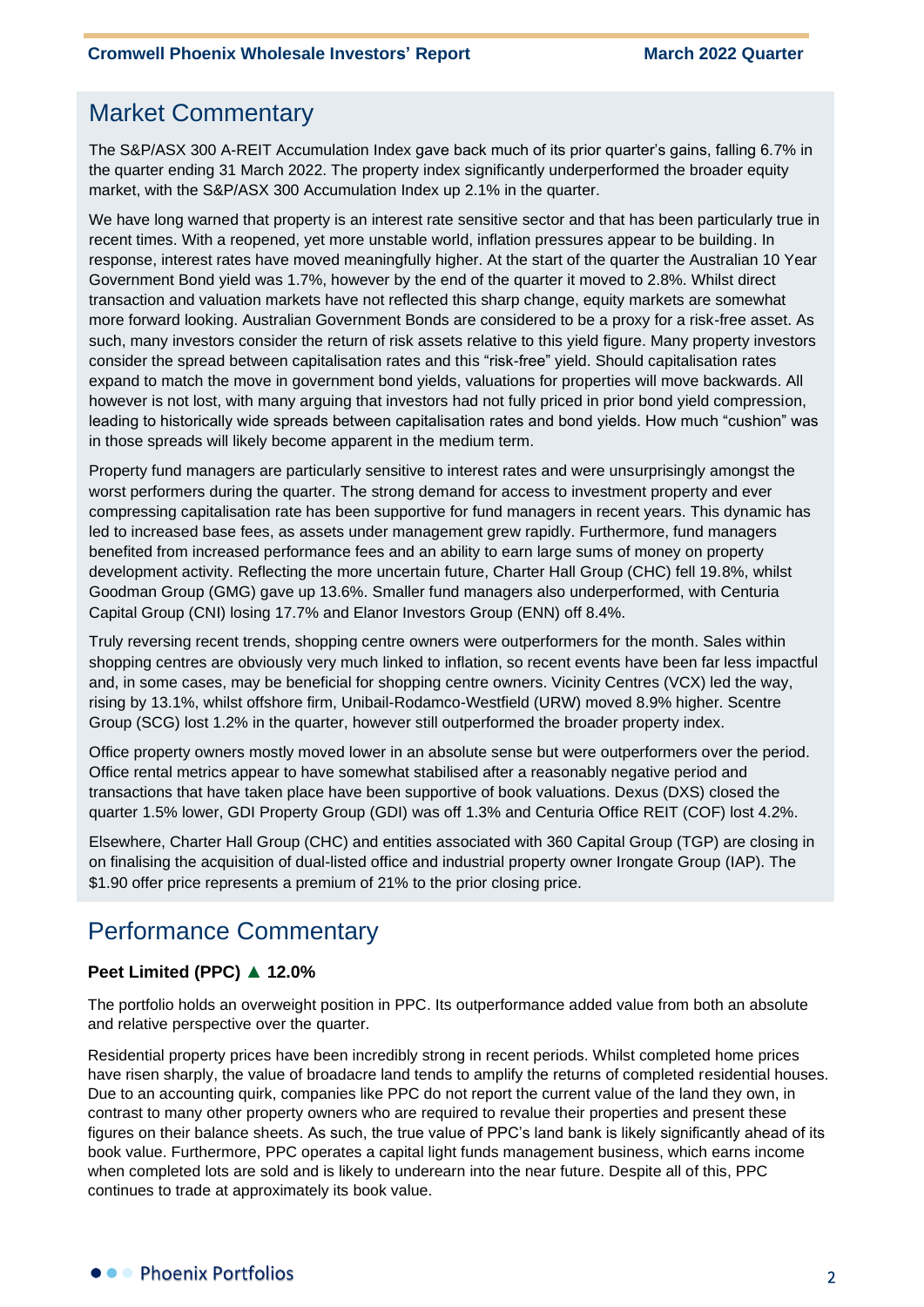Proving this point, PPC sold a property in New Beith, Queensland, to an entity associated with Frasers Property for \$80 million. This price represents an 83% premium to PPC's book value. This sale is a part of PPC management's ongoing portfolio optimisation, selling non-core properties, whilst adding to their "core" landbank in capital efficient and/or opportunistic ways. Due to the long term nature of these residential subdivision projects, the impact on earnings and book values is unlikely to be seen in the short term, but the true value of the company's holdings likely remains significantly ahead of what is implied by its current share price. If management execute appropriately, PPC's true value is likely to be reflected in its share price over time.

### **Scentre Group (SCG) ▼ 1.2%**

The portfolio holds an underweight position in SCG. Its outperformance during the quarter detracted value from a relative perspective.

Shopping mall owners have struggled in recent periods as restrictions surrounding the suppression of COVID-19 have had a significant impact on physical retail sales and rent collection from tenants. Whilst the most recent period was not absent these effects, there was some positivity for owners of shopping centres such as SCG. During the quarter SCG reported its financial results for the year to 31 December 2021. Rent collection continued to improve, particularly later in the year, with collections for 2021 \$200 million higher than the previous year. Like-for-like sales in SCG's shopping centres also moved slightly higher (0.1%) for the period, despite government restrictions in New South Wales, Victoria and New Zealand. Leasing spreads represent the difference between new rent and old rent paid on the same space upon releasing. These spreads have been materially negative for shopping centres for some time. This remains the case, with spreads of -5.9%. This is however a significant improvement when compared with prior periods.

After many periods of asset value declines for retail property, valuations appear to have stabilised. Transactions of large scale shopping malls were very limited for a while, however the beginning of transactional activity has been broadly supportive of existing book values of retail assets. Across the most recent six months, SCG's net tangible assets increased by approximately 0.5%.

SCG also announced a transition of its long-time Chief Executive Officer (CEO) Peter Allen. This role will be filled by current Chief Financial Officer (CFO) Elliot Rusanow. This represents a return of the Lowy family's involvement at the top of Westfield Shopping Centre's management team, with Rusanow being the nephew of Westfield founder Frank Lowy. We will closely observe any change in strategy and decision making as the new CEO takes over later in the year.

#### **Charter Hall Group (CHC) ▼ 19.8%**

The portfolio holds an overweight position in CHC. Its underperformance detracted value from an absolute and relative perspective over the December quarter.

As discussed in the market commentary, property fund managers such as CHC are highly sensitive to movements in interest rates. According to some market commentators, CHC is also suffering from negative sentiment surrounding the acquisition of equity funds management business Paradice Investment Management (PIM). The acquisition is extremely small in the context of the full CHC business and in Phoenix's view is unlikely to distract management from their core business.

Despite the more mixed macroeconomic environment, CHC's half year financial results, released in February, were excellent. After upgrading earnings guidance twice between June and December 2021, CHC once again raised operating earnings per security (OEPS) guidance, to 112 cents per security. This compares to OEPS of 61 cents per security for the 2021 financial year. Whilst much of this is driven by nonrecurring elements such as performance fees, acquisition and development activity amongst CHC-managed vehicles continues to be strong. These activities will underwrite earnings into future years.

CHC's property funds under management now stands at \$61.3 billion, achieving an exceptional 28.5% compound annual growth rate since June 2017. CHC continues to maintain a diversified earnings base, both by source of customer and type of property. Diversification alone will not overcome a broad shift in interest rates, but it will allow the business more flexibility in dealing with a changing environment.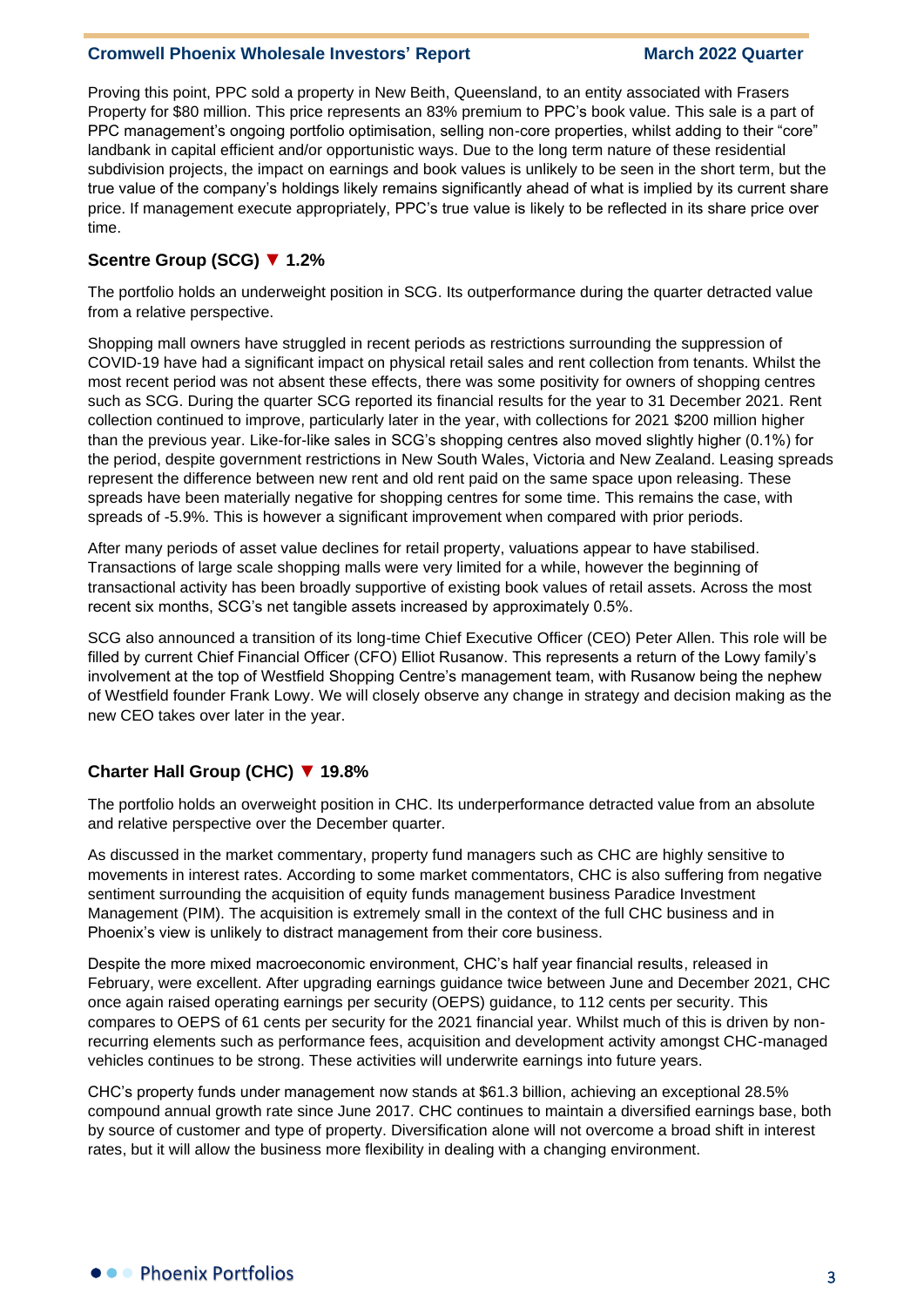# Stock in Focus: Sydney Airport (SYD, née MAP)

The successful completion of the takeover of Sydney Airport in March 2022 marks the conclusion of 20 years as a listed entity. Since inception of the Cromwell Phoenix Property Securities Fund (April 2008), SYD has been a core holding and it has been a big positive contributor to the Fund's returns. The journey has been long and colourful, with many lessons learned along the way in terms of aviation, finance, governance and politics. This article tries to distil the journey into a short read – all puns intended.

## Running out of runway – a turbulent first year

In the aftermath of the September 2001 terrorist attacks on the World Trade Centre and the subsequent demise of Ansett in March 2002, Macquarie Airports (MAP) listed on the Australian Stock Exchange on 2 April 2002. Timing is everything! MAP, which was many years later to become Sydney Airport, started life as an externally managed fund with a mandate to invest in airport assets in Australasia and Europe. The seed asset of MAP was a 36.7% stake in Macquarie Airports Group Limited, which gave MAP an 18.4% exposure to Bristol Airport and an 8.9% exposure to Birmingham Airport, both in the UK. The other significant attribute of MAP at inception was its participation in the Southern Cross Airports Corporation consortium which was Macquarie Bank's bidding vehicle for the privatisation of Sydney Airport.

The MAP Initial Public Offering (IPO) raised a whopping A\$1bn. Partly to reflect the size, and partly to give Macquarie some flexibility, the deal was structured in the form of partly paid shares, with \$500m raised up front in April 2002 at \$1 per unit, and a second call of \$1 per unit, payable in September 2002 to raise an additional \$500m. The stock listed at a small discount to its issue price and then commenced a glide path. Unless there are extremely favourable thermals, glide paths rarely point upwards.

On 25 June 2002, the Australian Federal Government announced that the Southern Cross Airports Corporation Consortium had won the bid to privatise Sydney Airport. MAP, via its 40% direct stake in the winning consortium and also indirectly via its stake in Macquarie Airports Group, also part of the consortium, became a 44% investor in Sydney Airport.

The winning bid comprised \$5.396bn for the airport, and a further \$192m for the Ansett terminal. This was considered colossally high at the time and the market price of MAP reacted negatively. The price paid represented a multiple of 14.3 times forecast June 2003 earnings before interest, tax, depreciation and amortisation (EBITDA<sup>1</sup>) of A\$377m and a forecast project level internal rate of return of 12.1%.

Given the geared structure of the consortium, the direct equity cost to MAP for its 40% stake in the consortium was \$815m.

Not deterred by a slumping unit price, on 16 Jul 2002, MAP, announced a second large acquisition, also via a Macquarie consortium, for the purchase of a 28% stake in Aeroporti di Roma which owned 100% of the Rome airports Fiumicino and Ciampino. Given the acquisitions of stakes in both Sydney and Rome in quick succession, and not to mention Macquarie's appetite for fees, the transaction also required a further capital raising, this time at \$1.50 per unit on a fully paid basis (compared to the \$2 initial price, paid over two instalments)<sup>2</sup>.



<sup>&</sup>lt;sup>1</sup> One measure of value for infrastructure assets, is to look at the ratio of Enterprise Value (EV) to Earnings before Interest, Tax, Depreciation and Amortisation (EBITDA). The EV looks through the capital structure to consider the total value of an asset, irrespective of how it is financed. EBITDA is a proxy for the cash generation of the asset, prior to funding costs. Care must be taken when looking at these types of metrics because items such as maintenance capital expenditure which represent real cash outflows are not accounted for.

<sup>&</sup>lt;sup>2</sup> The \$670m of capital raised was largely done via a priority entitlement underwritten by Macquarie Bank and UBS Warburg. There was a shortfall that was taken up by the underwriters.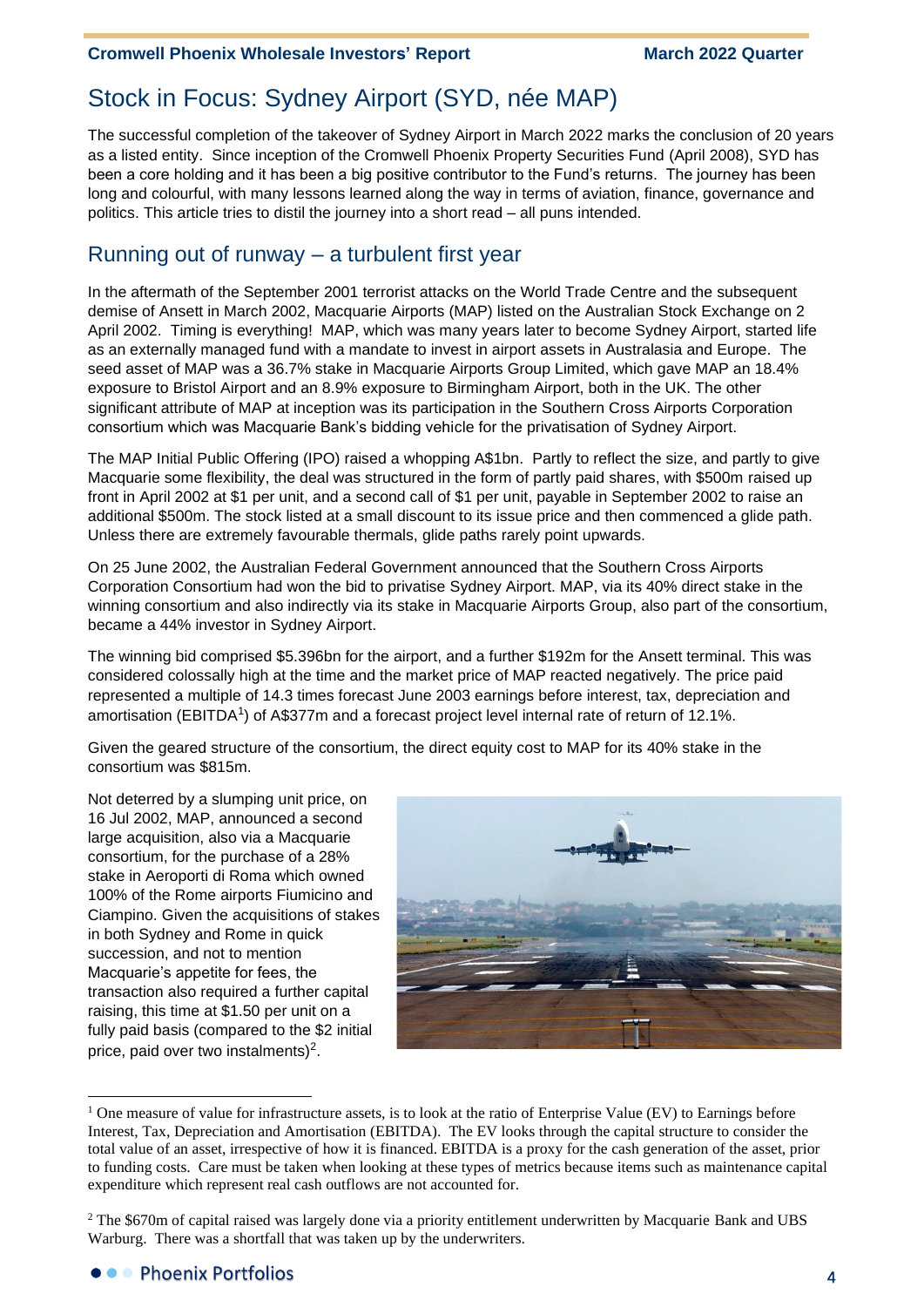While still digesting the Rome acquisition and to further add to MAP's woes, Rome's profit for the half year to June 2002 was initially poorly received by the market (albeit a little misunderstood) sending the MAP unit price lower, ahead of the final call of the initial IPO stock. The day before the call was due, the unit price hit 16.5c, with many investors very worried about what had happened to their original \$1 investment. So much so, that approximately 58m of the original 500m units failed to make the second payment, and Macquarie Equity Capital Markets was forced to take up the stock and sell it into the market.

As we subsequently moved into calendar 2003, the effects of SARS (the first one) and the Iraq War combined to drive MAP lower. At its low, the \$2 fully paid IPO stock touched 80c before commencing what would ultimately become a staggering rally.

In July 2003, Macquarie Bank, in recognition of the tumultuous journey that investors had been on since listing, announced a waiver of performance fees due in respect of MAP. Furthermore, future performance fees would also be waived until such time as investors had accumulated returns above the Morgan Stanley Capital Index World Transportation Infrastructure Index (the Benchmark). A mark of confidence indeed.

While the MAP share price had not climbed above its fully paid IPO price by the time of the first full year results call in August 2003, the company was able to demonstrate that Sydney Airport's EBITDA figures were in line with the assumptions made on acquisition, despite international traffic impacted by SARS and the Iraq war. The underlying performance of the assets was crucial to management credibility and to support the strategy of developing a portfolio of airport stakes.

## In for the long haul – how the mix changed over time

Over the next decade, MAP, along with partners, predominantly other Macquarie vehicles, bought a portfolio of airport stakes with positions peaking in assets including Rome Airports (34.2%), Brussels Airport (62.1%) and Copenhagen Airports (53.7%). However, the jewel in the crown, the position in Sydney Airport continued to grow, and by the end of December 2011 MAP controlled 85% of Sydney Airport and through a series of transactions the position had become the sole asset in the portfolio. The table below sets how the stakes changed through time.

|           | Svdnev<br>Airport<br>्रें | Copenhagen<br>Airports<br>. . | <b>Brussels</b><br>Airport | <b>Bristol</b><br>Airport<br>$\blacksquare$ | Japan Airport<br>Terminal | Rome<br>Airports | Birmingham<br>Airport<br>$\blacksquare$ | Mexico<br><b>B</b> |
|-----------|---------------------------|-------------------------------|----------------------------|---------------------------------------------|---------------------------|------------------|-----------------------------------------|--------------------|
|           |                           | <b>CONTRACTOR</b>             |                            | ZK                                          |                           |                  | ⋝Ѭ                                      |                    |
| 31-Dec-02 | 44.7%                     |                               |                            | 18.3%                                       |                           | 28.0%            | 8.8%                                    |                    |
| 31-Dec-03 | 53.0%                     |                               |                            | 20.1%                                       |                           | 28.8%            | 9.7%                                    |                    |
| 31-Dec-04 | 55.5%                     |                               | 53.3%                      | 30.8%                                       |                           | 33.6%            | 14.9%                                   |                    |
| 31-Dec-05 | 55.8%                     | 52.8%                         | 52.0%                      | 32.1%                                       |                           | 34.2%            | 15.5%                                   |                    |
| 31-Dec-06 | 55.8%                     | 53.4%                         | 53.9%                      | 32.1%                                       |                           | 34.2%            | 15.5%                                   |                    |
| 31-Dec-07 | 72.1%                     | 53.7%                         | 62.1%                      | 32.1%                                       | 14.9%                     | 0.0%             | $0.0\%$                                 |                    |
| 31-Dec-08 | 72.1%                     | 26.9%                         | 36.0%                      | 35.5%                                       | 14.9%                     | 0.0%             | $0.0\%$                                 |                    |
| 31-Dec-09 | 74.0%                     | 30.8%                         | 36.0%                      | 0.0%                                        | 0.0%                      | 0.0%             | $0.0\%$                                 | 16.0%              |
| 31-Dec-10 | 74.0%                     | 30.8%                         | 39.0%                      | 0.0%                                        | 0.0%                      | 0.0%             | $0.0\%$                                 | $0.0\%$            |
| 31-Dec-11 | 84.8%                     | $0.0\%$                       | $0.0\%$                    | $0.0\%$                                     | 0.0%                      | 0.0%             | 0.0%                                    | $0.0\%$            |
| 31-Dec-12 | 84.8%                     | 0.0%                          | $0.0\%$                    | 0.0%                                        | 0.0%                      | 0.0%             | $0.0\%$                                 | $0.0\%$            |
| 31-Dec-13 | 100.0%                    | 0.0%                          | 0.0%                       | 0.0%                                        | 0.0%                      | 0.0%             | 0.0%                                    | $0.0\%$            |

In 2009, after the Global Financial Crisis demonstrated some of the conflicts of externally managed vehicles, the board set out a proposal to pay Macquarie Group \$345m to internalise MAP. This was highly controversial, given that shareholders could theoretically terminate Macquarie by a majority vote, and alternative proposals were put forward. However, the board persisted with the plan arguing the need for Macquarie's co-operation to avoid triggering change of control and pre-emptive rights clauses in debt facilities and shareholder arrangements. Ultimately the internalisation occurred, with the chairman at least being forced to acknowledge that there was no legal obligation to pay Macquarie, just a moral obligation. A very expensive "moral" obligation in our view.

Despite the bumpy path, by the end of the 2013 calendar year, MAP had internalised to become SYD, the business was simplified, a tax dispute settled with the ATO, and ownership of Sydney Airport had moved to 100%. Form a share market perspective, simple is good.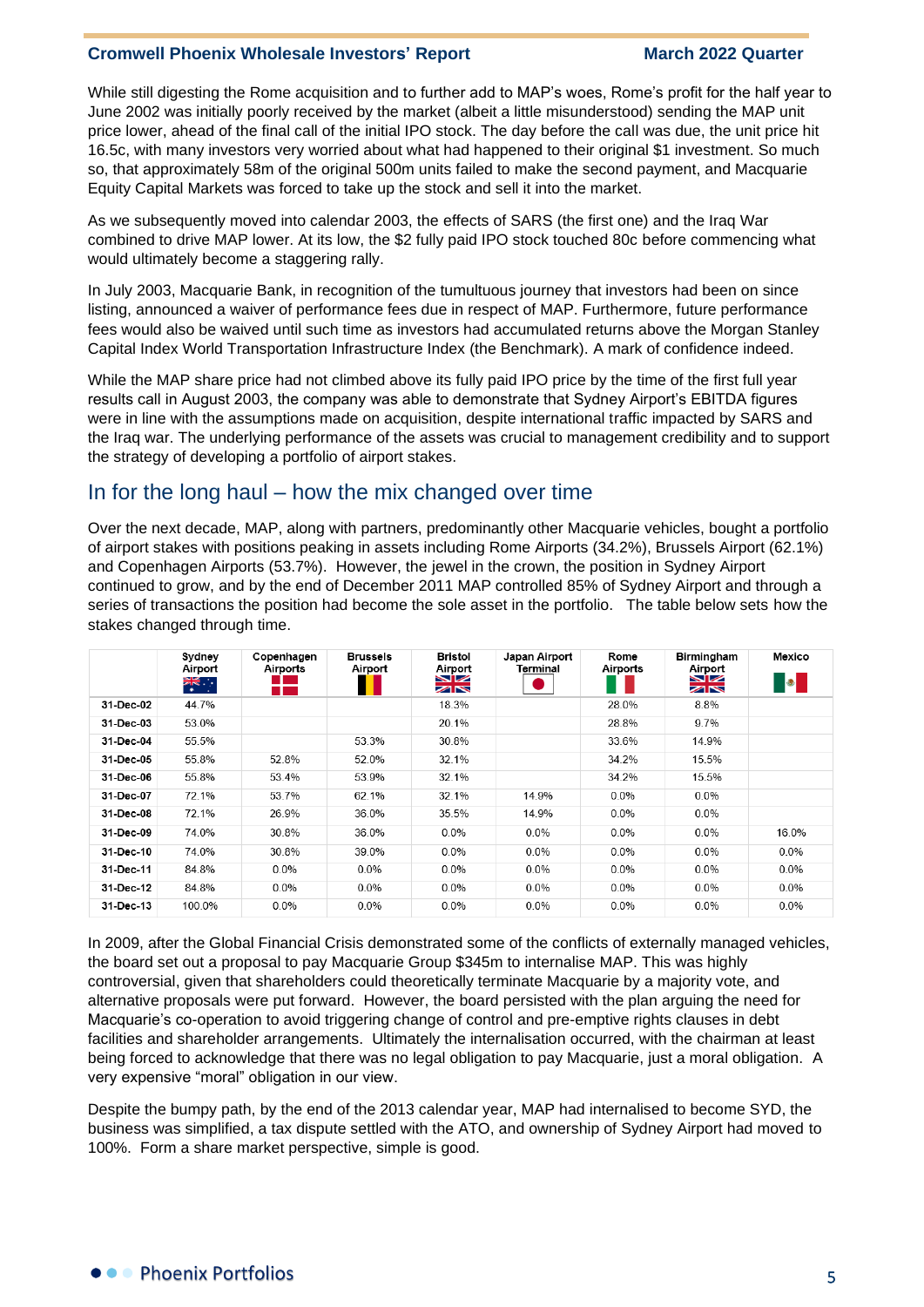## Despite early turbulence, the vision was clear

From the early days, Macquarie was clear on the potential upside of airport investments. Airport ownership provides a myriad of opportunities to invest in commercial activities, particularly via the unregulated retail, car parking and property opportunities, which combined can often represent a greater proportion of airport revenues than aeronautical activities.

With respect to aeronautical activities, the privatisation of Sydney Airport was accompanied by the removal of price controls on aeronautical charges enabling more flexible arrangements between airlines and the airport allowing for the provision of services to meet the demands of airlines.

Accounting tricks aside, airports require lots of capital and it is often difficult to determine what is regular maintenance capital and what capital is required to grow revenue. However, on acquisition of Sydney Airport, we were able to take comfort that it had been the recipient of lots of capital in the process of getting Sydney and its infrastructure ready to host the Sydney 2000 Olympics.

Another appealing feature of Sydney Airport has always been the monopolistic nature of the asset. In a geography as vast as Australia's, unlike in Europe, there really is only one way to efficiently travel between major capital cities. This is somewhat supported by the Sydney-Melbourne route being the third most busy airline route in the world. Furthermore, the only moderate level of future competition was in the form of Western Sydney Airport, where Sydney Airport always had the right of last offer to participate. With lighthanded regulation and a focused management team, good things happened.

## Aggressive financial structure in the early days

Love it or loath it, MAP started life as a complex triple stapled structure that invested in other complex structures making the accounts opaque and difficult to understand. Couple that with a new asset class and many investors struggled. In MAP's early days, financial leverage was also considered to be high, particularly for an asset with plenty of operational leverage. The initial Southern Cross Airports Corporation consortium that won the bid for Sydney Airport was aggressively structured as shown in the table below. Less than a third of the capital to fund the acquisition was pure equity.

| Sources                      | Sm    | Uses                     | \$m   |
|------------------------------|-------|--------------------------|-------|
| Senior Debt                  | 3.744 | <b>Acquisition Price</b> | 5,396 |
| Convertible Preference Share | 600   | Ansett Terminal          | 192   |
| Equity                       | 1931  | Cash (Reserves)          | 500   |
|                              |       | Other Costs              | 187   |
|                              | 6,275 |                          | 6,275 |

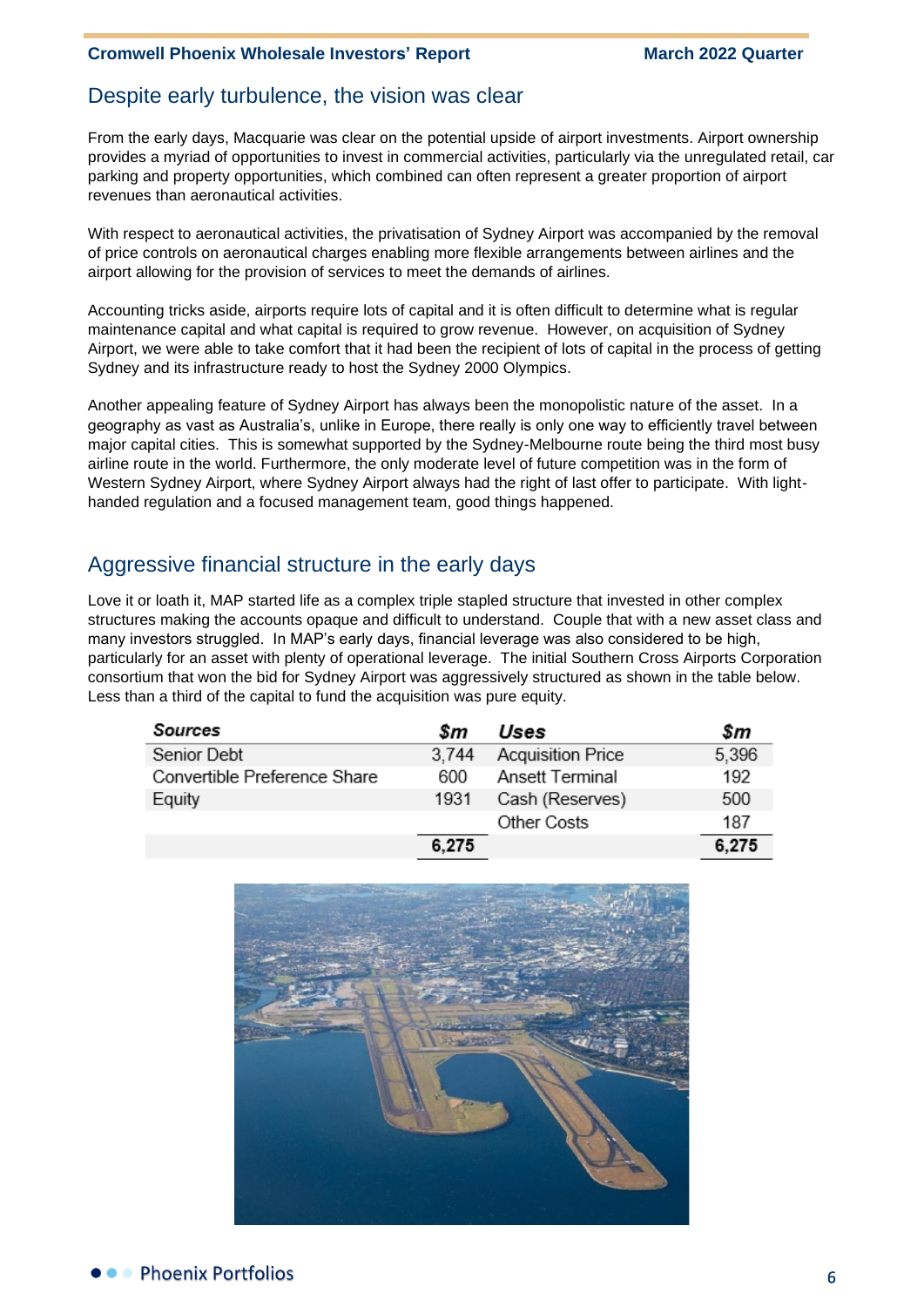## Correct flight path

Recall at the time of acquisition that Sydney Airport was forecast to grow EBITDA to \$377m. In the 2002 calendar year, the company's cash generation before interest was sufficient to cover its interest bill by 1.2 times. That provides very little margin of safety. By contrast, that same ratio was over 3 times by the end of the 2019 calendar year. The steady improvement in balance sheet strength enabled the company to weather most storms, including the Global Financial Crisis. Only the devastating impact of Covid resulted in an equity issue to bolster the balance sheet.

The decision to focus on Sydney Airport stands the test of time. Based on Phoenix calculations, setting aside recent Covid-impacted financials, for the 18 years ending December 2019, Sydney Airport generated a cumulative annual growth rate in revenue of 8.5%, and given margin expansion throughout the period, an EBITDA growth rate of 10.3% pa.

This didn't come for free. Phoenix estimates over \$5bn has been spent over the last 20 years on various capital projects, that have facilitated passenger growth and contributed to the spectacular EBITDA growth. In addition, a further \$2bn of capital was injected into the business by shareholders to cope with the difficulties thrown up by Covid. However, offsetting this, has been a steady and robust stream of distributions.

## Grounded, but ready for take-off again

Sydney Airport has enjoyed some magnificent tailwinds through the last 20 years, which combined with an active management approach has grown EBITDA by 350%. The robustness of the cash flows, along with steadily declining interest rates, has facilitated high multiples to be used when valuing such assets.

On 5 July 2021, Sydney Airport received a proposal from a consortium of infrastructure investors called Sydney Aviation Alliance to acquire, by way of scheme of arrangement and trust scheme, 100% of the stapled securities in Sydney Airport. The Consortium comprised:

- IFM Investors (Nominees) Limited as trustee for IFM Australian Infrastructure Fund,
- Conyers Trust Company (Cayman) Limited as trustee for IFM Global Infrastructure Fund
- QSuper Board as trustee for QSuper
- Global Infrastructure Management, LLC (on behalf of its managed and advised clients and funds).

This transaction was ultimately consummated on 9 March 2022 with a payment of \$8.75 per stapled security. This reflected an Enterprise Value for Sydney airport of approximately \$32bn. As shown in the table below, we believe this transaction fully values the asset.

|                         | <b>Jun-02</b> | <i>Mar-22</i> |
|-------------------------|---------------|---------------|
| Enterprise Value (\$bn) | 5,400         | 32,300        |
| Projected EBITDA (2003) | 376           |               |
| Historic EBITDA (2019)  |               | 1,333         |
| EV:EBITDA               | 14.4          | 24.2          |
| 10 Year Bond Rate       | 6.00%         | 2.88%         |

Going forward, Sydney Airport must navigate its way out of the covid pandemic, deal with potential structural changes to the aviation market, contend with rising interest rates and the opening of Western Sydney Airport. We absolutely believe these challenges can be managed, but the returns are unlikely to be as robust as the last 20 years.

Phoenix estimates the internal rate of return of an investment in Sydney Airport from the IPO to the sale in March 2022 was approximately 17.9%. By comparison, the S&P/ASX 300 REIT Accumulation Index returned 6.5% over the same period. Since the inception of the Cromwell Phoenix Property Securities Fund, the SYD holding has delivered an annualised return in excess of the property benchmark by approximately 10%.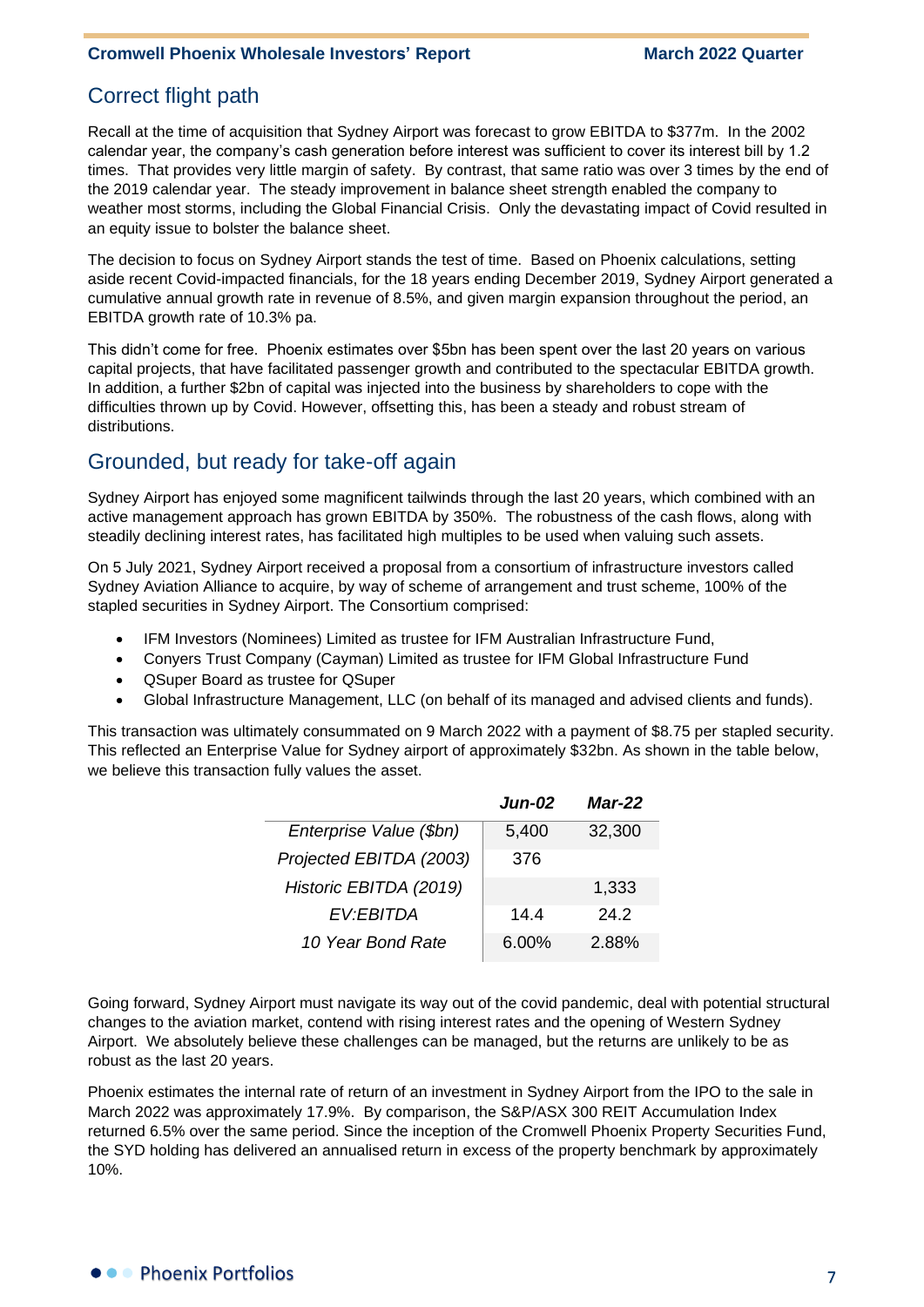# Market Outlook

February's reporting season was broadly positive for property stocks. Investment property valuations moved higher, although the rate of change has most certainly slowed. Earnings were also solid across all subsectors and outlook statements remained robust.

The industrial sub-sector continues to be the most sought after, given the tailwinds of e-commerce growth, the potential onshoring of key manufacturing categories and the decision by many corporates to build some redundancy into supply chains to cope with current disruptions. All of these factors will support ongoing demand for industrial space.

The jury is still out on exactly how tenants will use office space moving forward, albeit demand for good quality well located space remains robust, and transactional activity of office assets continues to provide ample evidence of value.

We remain cognisant of the structural changes occurring in the retail sector with the growing penetration of online sales and the greater importance of experiential offering inside malls. Recent events will likely accelerate these changes. As Australia re-opens, physical retail sales are likely to pick up and tests new highs, as seen during sporadic periods of more limited restrictions. These factors are well understood and the trajectory to a new "normal" is only now beginning to reveal itself. This explains why retail stocks have been the most volatile of all property sub-sectors.

The recent increase in bond yields does present a headwind for all financial assets, and particularly yield based sectors such as property. However, with key large capitalisation REITs trading at a discount to the value of their underlying assets, with no value ascribed to embedded active businesses, we believe the sector offers value, particularly in comparison to unlisted property.

Phoenix has for some time discussed the risk of inflation, given the enormous fiscal stimulus and extreme monetary policy setting that we now live with. In very recent times, commentators and bond markets have begun to react to the presence of such a risk. In this environment, long leases with fixed rent bumps, which were previously in high demand, may become relatively less attractive. Historically, real assets such as property and infrastructure have performed well during inflationary periods.